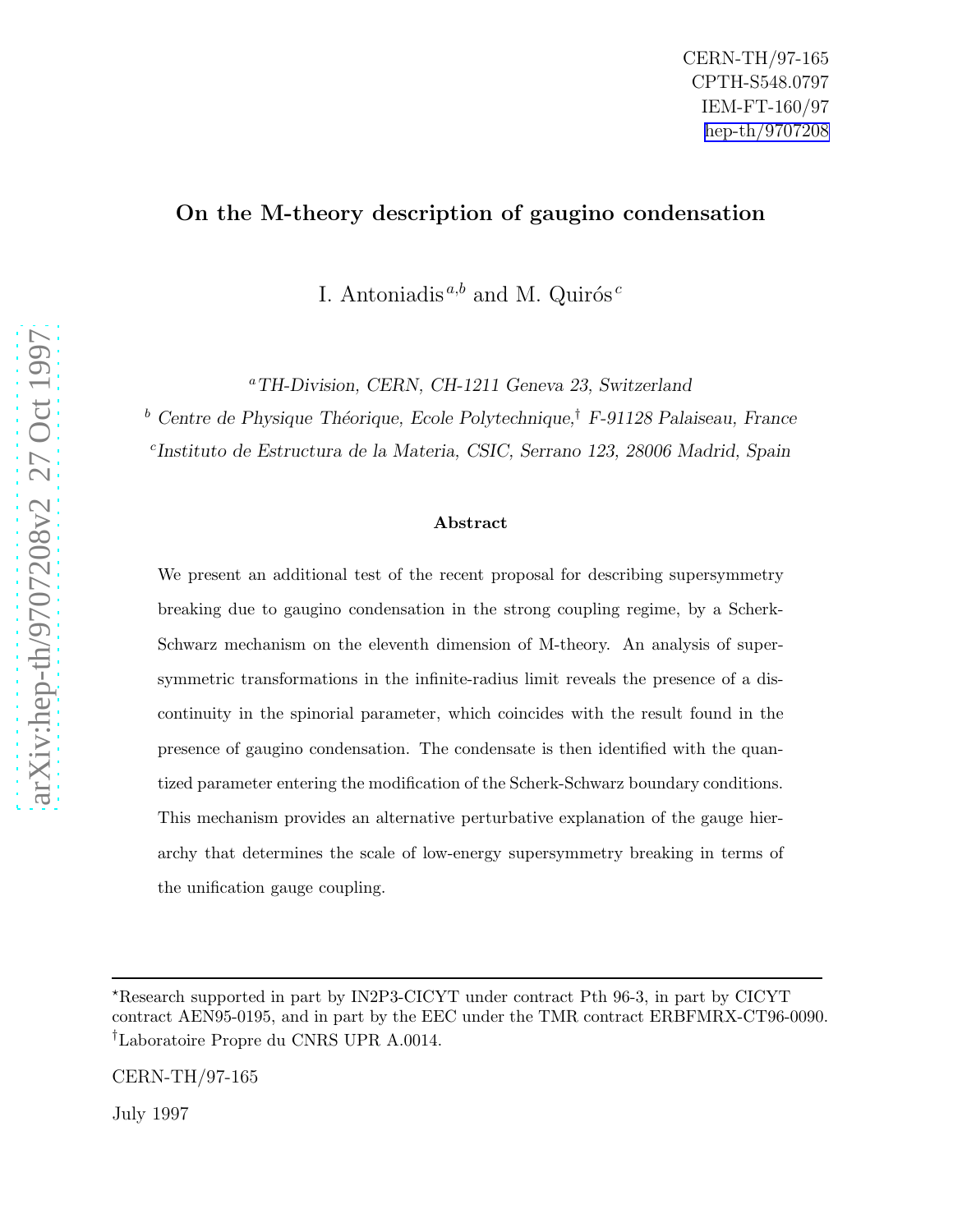<span id="page-1-0"></span>The 10-dimensional (10D)  $E_8 \times E_8$  heterotic string, compactified on an appropriate 6D internal manifold, is a good candidate for describing the observed low-energy world. In particular, compactification on a Calabi-Yau (CY) manifold leads to a 4D  $N = 1$  supersymmetric theory that can accommodate the gauge group and matter content of the standard model. On the other hand, there is a mismatch between the gauge coupling unification scale,  $M_G \sim 10^{16}$  GeV, and the heterotic string scale  $M_H$ , which is determined in terms of the Planck scale,  $M_p \sim 10^{19} \text{ GeV}$ , from the relation  $M_H = (\alpha_G/8)^{1/2} M_p \sim 10^{18} \text{ GeV}$ , where  $\alpha_G \sim 1/25$  is the unification gauge coupling. However, this relation does not hold if the compactification scale is small compared to  $M_H$ , in which case the 10D theory is strongly interacting.

It is now believed that the strong coupling limit of the 10D heterotic string theory compactified on CY is described by the 11D M-theory compactified on  $CY \times S^1/\mathbb{Z}_2$  upon the identification[[1, 2\]](#page-12-0):

$$
M_{11} \equiv 2\pi (4\pi \kappa_{11}^2)^{-1/9} = 2\pi (2\alpha_G \hat{V})^{-1/6} \qquad ; \qquad \rho^{-1} = \frac{4}{\alpha_G} M_{11}^3 M_p^{-2} \,, \tag{1}
$$

where  $\kappa_{11}$  is the 11D gravitational coupling,  $\rho$  is the radius of the semicircle  $S^1/\mathbb{Z}_2$ , and  $\hat{V}$ is the CY volume. In this regime, the value of the unification scale can become consistent with the M-theory scale  $M_{11} \sim M_G$ , if the radius  $\rho$  of the semicircle is at an intermediate scale  $\rho^{-1} \sim 10^{12}$  GeV, while for isotropic CY the compactification scale  $\hat{V}^{-1/6}/2\pi$  is of the order of  $M_{11}$ . Fortunately, this is inside the region of validity of M-theory,  $\rho M_{11} \gg 1$ and  $\hat{V}\kappa_{11}^{-4/3} \gg 1$ . As a result, the effective theory above the intermediate scale behaves as 5-dimensional, but only in the gravitational and moduli sector; the gauge sectors coming from  $E_8 \times E_8$  live at the 4D boundaries of the semicircle.

Inrecent works [[3, 4](#page-12-0), [5](#page-12-0)], the intermediate scale  $\rho^{-1}$  was related with the scale of supersymmetry breaking by means of a coordinate-dependent compactification of the eleventh dimension, analogue to the Scherk-Schwarz mechanism [\[6\]](#page-12-0). The observable world living at the boundaries remains unaffected and feels supersymmetry breaking only by gravita-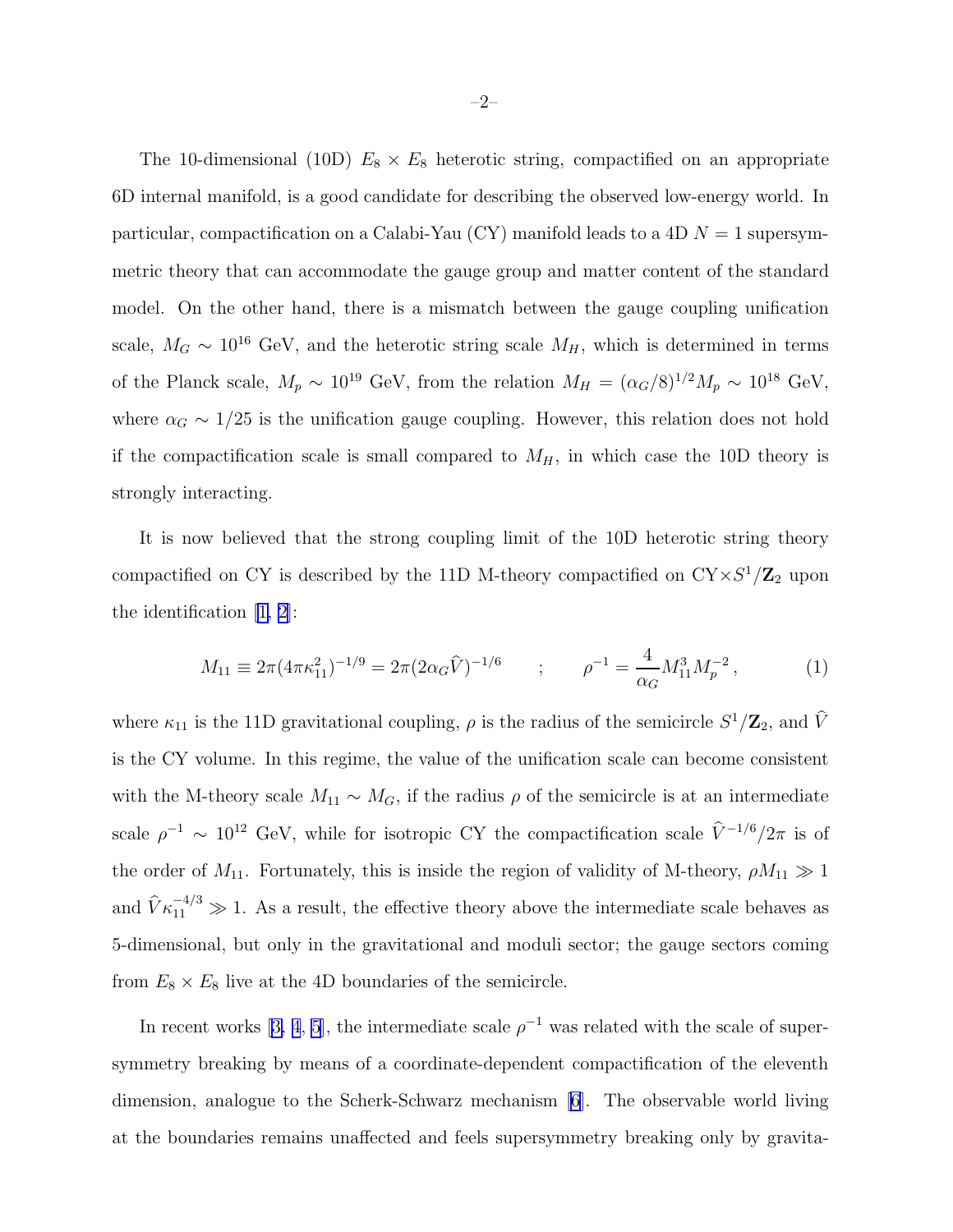tionalinteractions, which yield  $m_{\text{susy}} \sim \rho^{-2}/M_p$  [\[3](#page-12-0), [5\]](#page-12-0). Moreover we suggested [[5\]](#page-12-0) that this (perturbative) mechanism describes ordinary (non-perturbative) gaugino condensation[[7\]](#page-12-0) in the strongly coupled heterotic string. In particular, assuming that the basic relations of gaugino condensation in the weakly coupled heterotic string,  $m_{3/2} = |W|e^{K/2} \propto \Lambda_c^3$ , also hold in the strong coupling regime, and using the fact that the superpotential  $W$  is of order 1 (in Planck units) at the minimum, we found simple scaling relations with the volume  $\hat{V} \sim e^{-K}$ :  $m_{3/2} \sim \hat{V}^{-1/2}$  and  $\Lambda_c \sim \hat{V}^{-1/6}$ . Comparison with the duality relations ([1](#page-1-0)) yields the following identifications for the gravitino mass and the condensation scale:  $m_{3/2} \sim \rho^{-1}$  and  $\Lambda_c \sim M_{11}$  [\[5\]](#page-12-0), respectively.

In this letter we further analyse the mechanism of supersymmetry breaking in M-theory by Scherk-Schwarz compactification on the eleventh dimension and present additional evidence that it provides a dual description of gaugino condensation in the strongly coupled heterotic string. We find that the goldstino is the (right-handed) fifth component of the 5D gravitino, while there is a discontinuity in the supersymmetric spinorial transformation parameter around the end-point  $\pm \pi \rho$  of the semicircle. This discontinuity survives in the limit  $\rho \to \infty$ , where the gravitino mass vanishes and supersymmetry is locally restored, in agreement with the result previously found in the case of gaugino condensation in the strongly coupled heterotic string[[8](#page-12-0)]. Furthermore, the quantization of the condensate is related to the quantized parameter entering the Scherk-Schwarz boundary conditions. Finally, consistency of the proposed dual description requires that the hidden  $E_8$  be strongly coupled at the M-theory scale, which determines  $\rho^{-1}$  in terms of  $\alpha_G$  at the desired intermediate scale  $\sim 10^{12}$  GeV. Consequently, the large hierarchy between the supersymmetry-breaking scale in the observable sector and the Planck mass arises as a result of successive power suppressions of the gauge coupling of the form  $(\alpha_G/16\pi^2)^4$ .

We start by first considering the  $N = 15D$  theory obtained from compactification of M-theory on a CY manifold with Hodge numbers  $h_{(1,1)}$  and  $h_{(1,2)}$  [[9\]](#page-12-0). In addition to the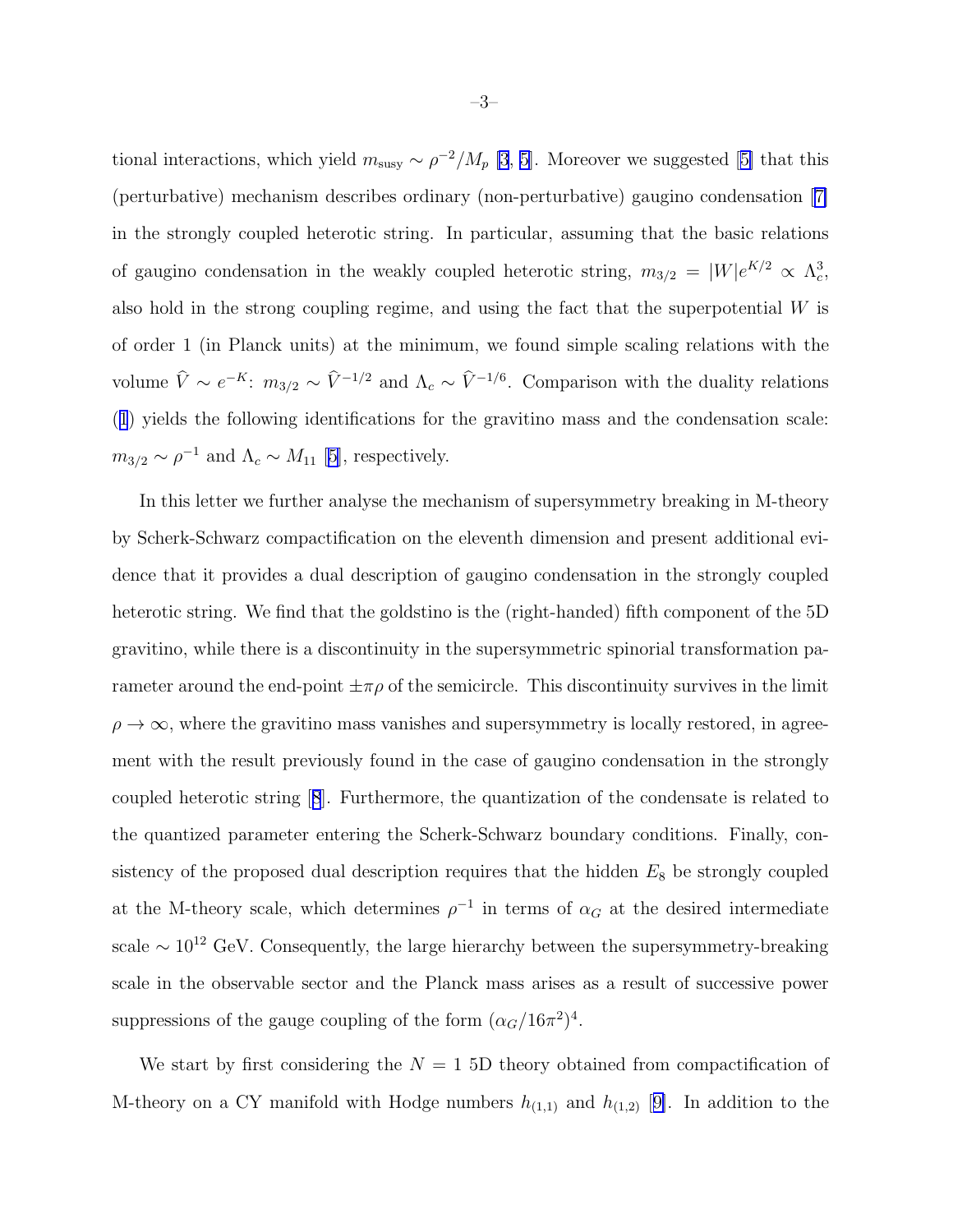<span id="page-3-0"></span>gravitational multiplet, the massless spectrum contains  $n_V = h_{(1,1)} - 1$  vector multiplets and  $n_H = h_{(1,2)} + 1$  hypermultiplets. The  $N = 1$  supersymmetry transformations in the 5D theory are[[10](#page-12-0)]:

$$
\delta e_M^m = -\frac{i}{2} \overline{\mathcal{E}} \Gamma^m \Psi_M
$$
  
\n
$$
\delta \Psi_M = D_M \mathcal{E} + \cdots
$$
  
\n
$$
\delta \mathcal{X}^a = -\frac{1}{2} v_\alpha^a (\partial \phi^\alpha) \mathcal{E} + \cdots
$$
  
\n
$$
\delta \phi^\alpha = \frac{i}{2} v_a^\alpha \overline{\mathcal{E}} \mathcal{X}^a,
$$
\n(2)

where  $e_M^m$  is the fünfbein,  $\Gamma^m = (\gamma^{\mu}, i\gamma_5)$  are the Dirac matrices <sup>1</sup>,  $\Psi_M$  is the gravitino field,  $\mathcal E$  the spinorial parameter of the transformation, and the dots stand for non-linear terms. Finally,  $\mathcal{X}^a$  and  $\phi^{\alpha}$  denote the fermionic and scalar components of vector multiplets while  $v^a_\alpha$  is the vielbein of the corresponding moduli space. Similar transformations hold for the components of hypermultiplets for which our subsequent analysis can be generalized in a straightforward way.

All fermions in eq. (2) can be represented as doublets under the  $SU(2)$  R-symmetry whose components are subject to the (generalized) Majorana condition; in a suitable basis[[11](#page-12-0)]:

$$
\Psi \equiv \left(\begin{array}{c} \psi_1 \\ \psi_2 \end{array}\right) = \gamma_5 \left(\begin{array}{c} \psi_2^* \\ -\psi_1^* \end{array}\right), \tag{3}
$$

where  $\Psi$  describes any generic (Dirac) spinor of eq. (2)<sup>2</sup>. In this notation, it is understood that the  $\gamma$ -matrices act diagonally in the  $SU(2)_R$  space. It is convenient to decompose the spinors with respect to the four-dimensional chirality. Using the relations  $\gamma_5^2 = 1$ and  $\gamma_5^* = -\gamma_5$ , which are valid in the above basis, it follows that  $\gamma_5 \psi_1 = \pm \psi_1$  implies

<sup>&</sup>lt;sup>1</sup>The  $\Gamma^m$  matrices are defined by their anticommutation rules,  $\{\Gamma^m, \Gamma^n\} = 2\eta^{mn}$ , where the space-time metric is  $\eta^{mn} = \text{diag}(1, -1, -1, -1, -1)$ . They satisfy the relation  $\Gamma^0 \cdots \Gamma^4 = 1$ . The 4D matrices  $\Gamma^{\mu} = \gamma^{\mu}$  $(\mu = 0, \ldots, 3)$  are purely imaginary and  $\Gamma^4 = i\gamma_5$  is real.

<sup>&</sup>lt;sup>2</sup>Hereafter we will conventionally denote fermionic  $SU(2)_R$  doublets with upper-case symbols and their corresponding components with lower-case ones.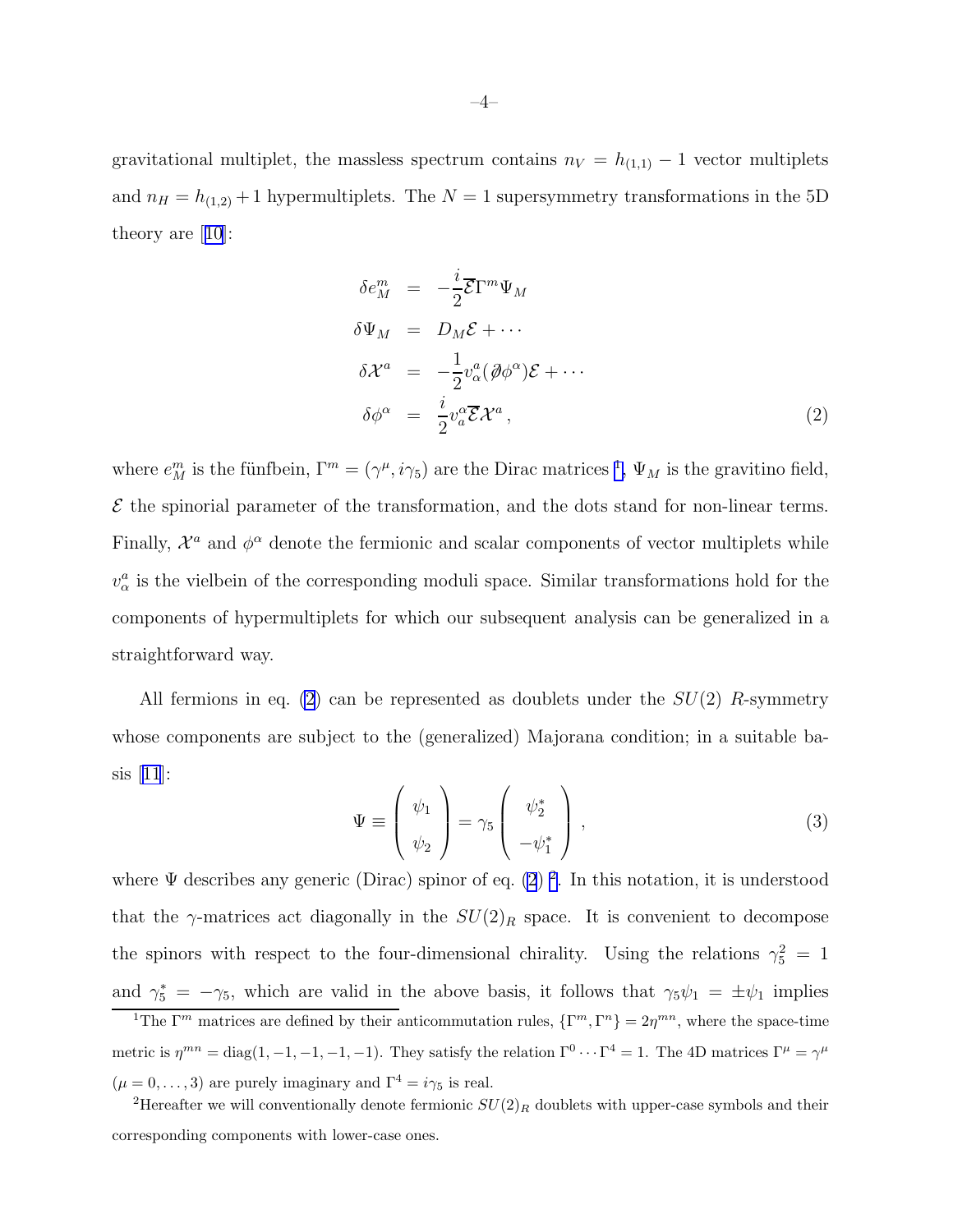<span id="page-4-0"></span> $\gamma_5 \psi_1^* = \mp \psi_1^*$ . We can then define:

$$
\Psi_L \equiv \begin{pmatrix} \psi_L \\ \psi_R^* \end{pmatrix} \qquad \Psi_R \equiv \begin{pmatrix} \psi_R \\ -\psi_L^* \end{pmatrix}, \qquad (4)
$$

in terms of the 4D chiral spinors  $\psi_{L,R} = \pm \gamma_5 \psi_{L,R}$ , where  $\psi_{R,L}^* \equiv (\psi_{L,R})^*$ . This decomposition amounts, in terms of  $SU(2)_R$  doublets, to the condition

$$
\Gamma_5 \Psi_{L,R} = \pm \Psi_{L,R} \qquad ; \qquad \Gamma_5 = \begin{pmatrix} \gamma_5 & 0 \\ 0 & -\gamma_5 \end{pmatrix} . \tag{5}
$$

The "chiral" spinors  $\Psi_{L,R}$  satisfy trivially the condition [\(3](#page-3-0)). Furthermore, it is easy to show the relations

$$
\overline{\mathcal{E}}_L(\gamma^\mu)^{2n} \Psi_R = 2i \text{Im} \left\{ \overline{\varepsilon}_L(\gamma^\mu)^{2n} \psi_R \right\}, \qquad \overline{\mathcal{E}}_L(\gamma^\mu)^{2n+1} \Psi_L = 2i \text{Im} \left\{ \overline{\varepsilon}_L(\gamma^\mu)^{2n+1} \psi_L \right\},
$$
  

$$
\overline{\mathcal{E}}_L(\gamma^\mu)^{2n} \gamma_5 \Psi_R = 2 \text{Re} \left\{ \overline{\varepsilon}_L(\gamma^\mu)^{2n} \gamma_5 \psi_R \right\}, \qquad \overline{\mathcal{E}}_L(\gamma^\mu)^{2n+1} \gamma_5 \Psi_L = 2 \text{Re} \left\{ \overline{\varepsilon}_L(\gamma^\mu)^{2n+1} \gamma_5 \psi_L \right\},
$$

which are also valid when  $L$  and  $R$  are interchanged.

Upon compactification to  $D = 4$  on the semi-circle  $S^1/\mathbb{Z}_2$  of radius  $\rho$ , one obtains an  $N = 1$  supersymmetric theory that, for large  $\rho$ , describes the strong coupling limit of the heterotic string compactified on the same Calabi-Yau manifold as compactifies the 11-dimensionaltheory to  $D = 5$  [[1, 2\]](#page-12-0). The gauge group then appears at the two endpoints of the semicircle and consists of a subgroup of  $E_8 \times E_8$  together with some matter representations depending on the particular embedding of the spin connection. For instance, for the standard embedding into a single  $E_8$ , one obtains an  $E_6$  sitting at one end  $(y = \pi \rho)$ together with  $h_{(1,1)}$  27's and  $h_{(1,2)}$   $\overline{27}$ 's, and a pure  $E_8$  sitting at the other end  $(y = 0)$ .

The  $\mathbb{Z}_2$  projection is defined through the reflection  $\mathcal R$  of the fifth coordinate y parametrizing  $S<sup>1</sup>$ , and has the following action on the 5D fermionic fields:

$$
\mathcal{R}\Psi(x^{\mu},y) \equiv \eta \Gamma_5 \Psi(x^{\mu}, -y) , \qquad (6)
$$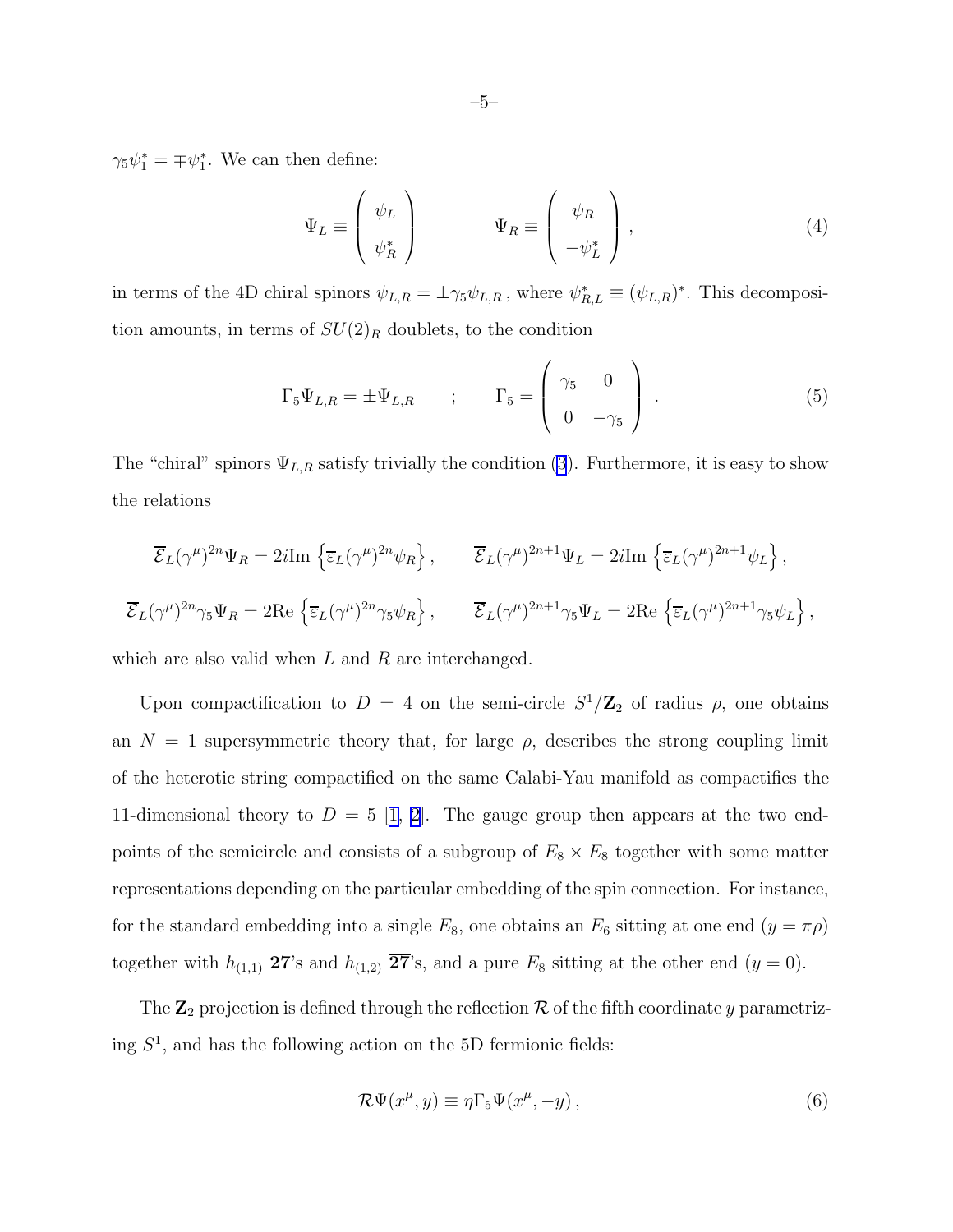<span id="page-5-0"></span>with  $\eta = 1$  for  $\Psi = \Psi_{\mu}$  and  $\eta = -1$  for  $\Psi = \Psi_5$ , X. In terms of the spinors defined in eq. [\(4\)](#page-4-0),

$$
\mathcal{R}\Psi_{L,R}(x^{\mu},y) = \pm \eta \Psi_{L,R}(x^{\mu}, -y) \tag{7}
$$

The  $\mathbb{Z}_2$  projection is defined by keeping the states that are even under  $\mathcal{R}$ . It follows that the remaining massless fermions are the left-handed components of the 4D gravitino  $\Psi_{\mu}$ , as well as the right-handed components of  $\Psi_{5R}$  and  $\mathcal{X}_R$ . Taking into account the  $\mathbb{Z}_2$  action in the bosonic sector, which projects away the off-diagonal components of the fünfbein  $(e_{\mu}^{5})$ , the above massless spectrum is consistent with the residual  $N=1$  supersymmetry transformations at  $D = 4$  given by eq. [\(2](#page-3-0)) with a fermionic parameter  $\mathcal E$  reduced to its left-handed component  $\mathcal{E}_L$ .

In order to spontaneously break supersymmetry, we apply the Scherk-Schwarz mechanism on the fifth coordinate y  $[6]$  $[6]$  $[6]$ . For this purpose, we need an R-symmetry, which transforms the gravitino non-trivially and imposes boundary conditions, around  $S<sup>1</sup>$ , which are periodic up to a symmetry transformation:

$$
\Psi_M(x^{\mu}, y + 2\pi \rho) = e^{2i\pi \omega Q} \Psi_M(x^{\mu}, y) , \qquad (8)
$$

where Q is the R-symmetry generator and  $\omega$  the transformation parameter. The continuous symmetry is in general broken by the compactification to some discrete subgroup, leading to quantized values of  $\omega$ . For instance, in the case of  $\mathbf{Z}_N$  one has  $\omega = 1/N$  and  $Q =$  $0, \ldots, N-1$ . For generic values of  $\omega$ , eq. (8) implies that the zero mode of the gravitino acquires an explicit y-dependence:

$$
\Psi_M(x^{\mu}, y) = U(y)\Psi_M^{(0)}(x^{\mu}) + \cdots \quad ; \quad U = e^{i\frac{\omega}{\rho}yQ}, \tag{9}
$$

where the dots stand for Kaluza-Klein (KK) modes.

Consistency of the theory requires that the matrix U commutes with the reflection  $\mathcal{R}$ , which defines the  $N = 1$  projection [\[12,](#page-12-0) [13\]](#page-13-0). From eq. [\(6](#page-4-0)) one then finds:

$$
\Gamma_5 U(-y) = U(y)\Gamma_5, \qquad (10)
$$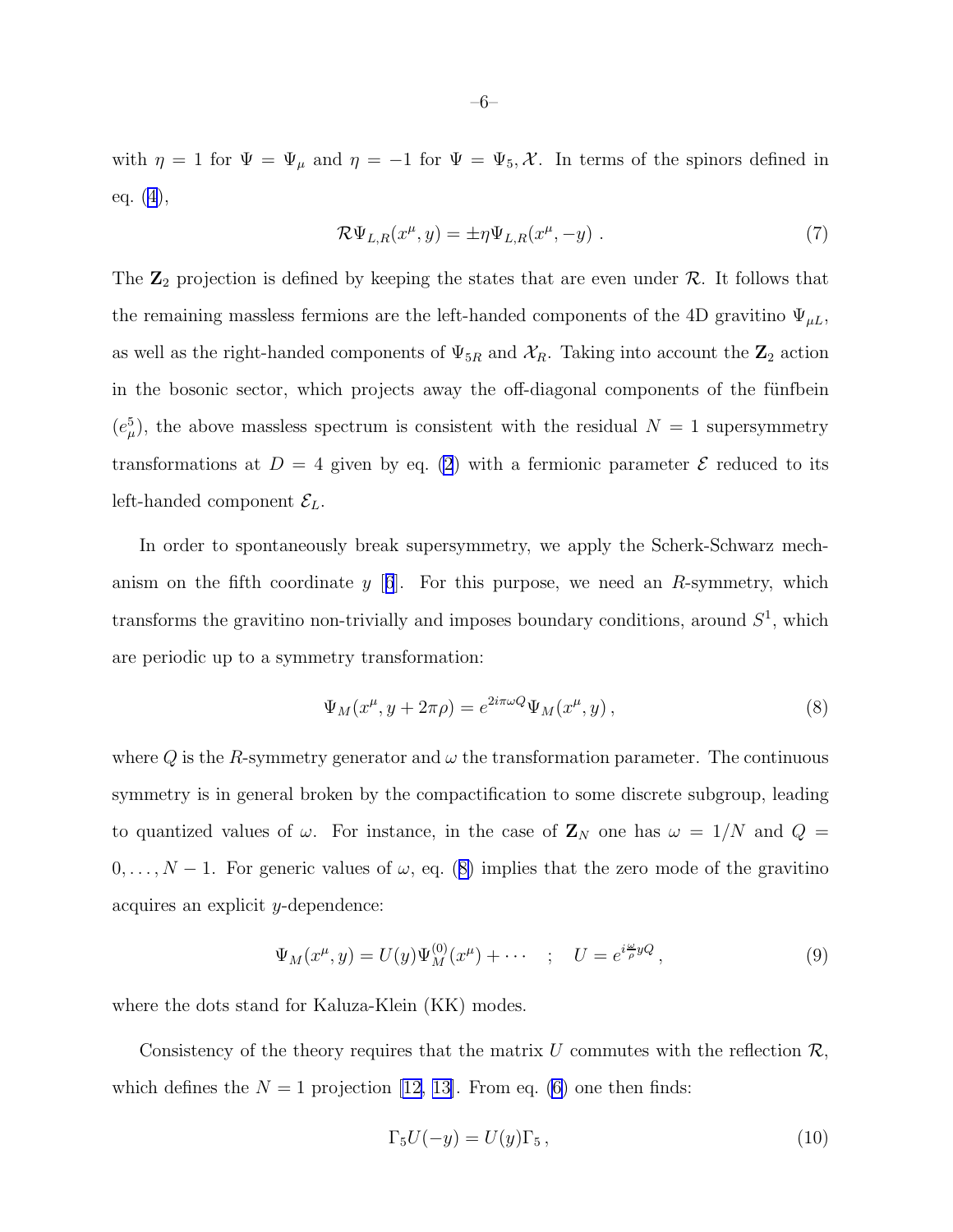<span id="page-6-0"></span>implying that the generator Q anticommutes with  $\Gamma_5$ ,  $\{Q, \Gamma_5\} = 0^3$ . The general solution is[[4\]](#page-12-0):

$$
Q = \sin \theta \sigma_1 + \cos \theta \sigma_2 \quad ; \quad U = \begin{pmatrix} \cos \frac{\omega y}{\rho} & \sin \frac{\omega y}{\rho} e^{i\theta} \\ -\sin \frac{\omega y}{\rho} e^{-i\theta} & \cos \frac{\omega y}{\rho} \end{pmatrix}, \tag{11}
$$

where  $\sigma_{1,2}$  are the Pauli matrices representing  $SU(2)_R$  generators and  $\theta$  is an arbitrary (real) parameter.For the particular value  $\omega = 1/2$  there is an additional solution to eqs. ([8\)](#page-5-0) and  $(10)$  $(10)$  $(10)$  corresponding to [\[5](#page-12-0)]:

$$
Q = \begin{pmatrix} \theta_1 & 0 \\ 0 & \theta_2 \end{pmatrix} ; U = \begin{pmatrix} e^{i\pi\theta_1} & 0 \\ 0 & e^{i\pi\theta_2} \end{pmatrix} \cos\frac{y}{2\rho} \qquad \left(\omega = \frac{1}{2}\right), \qquad (12)
$$

with  $\theta_{1,2}$  arbitrary constants. Note however that this solution involves both  $n = 0$  and  $n = -1$  KK-modes, which makes the effective field theory description of the spontaneous supersymmetry breaking more complicated. For this reason, we restrict our subsequent analysis to solution (11).

Inspection of the supersymmetry transformations([2](#page-3-0)), together with the requirement that the fünfbein zero mode does not depend on y, shows that the y-dependence of the supersymmetry parameter is the same as that of the gravitino zero-mode, i.e.  $\mathcal{E}(x^{\mu}, y) =$  $U(y){\mathcal{E}}^{(0)}(x^{\mu})$ [[6](#page-12-0)]. Supersymmetry in the 4D theory is then spontaneously broken, with the goldstino being identified with the fifth component of the 5D gravitino,  $\Psi_5^{(0)}$ . Indeed, for global supersymmetry parameter,  $D_{\mu} \mathcal{E}^{(0)} = 0$ , its variation is <sup>4</sup>:

$$
\delta\Psi_5^{(0)} = (U^{-1}\partial_y U)\mathcal{E}^{(0)} + \cdots \quad ; \quad U^{-1}\partial_y U = \frac{\omega}{\rho} \begin{pmatrix} 0 & e^{i\theta} \\ -e^{-i\theta} & 0 \end{pmatrix}, \tag{13}
$$

while no other fermions can acquire finite constant shifts in their transformations. The reason is that the scalar components of the zero-mode supermultiplets are either inert

<sup>&</sup>lt;sup>3</sup>Notice that condition [\(10](#page-5-0)) guarantees that the R-chirality of a spinor,  $\Psi_{L,R}(x^{\mu},y)$ , in the sense of eq.([7\)](#page-5-0), coincides with the  $\Gamma_5$ -chirality of its zero-mode  $\Psi_{L,R}^{(0)}(x^{\mu})$ , in the sense of eq. ([5\)](#page-4-0). In this way one can write the decomposition [\(9](#page-5-0)) for the chiral components of  $\Psi$ , i.e.  $\Psi_{L,R}(x^{\mu},y) = U(y)\Psi_{L,R}^{(0)}(x^{\mu}).$ 

<sup>&</sup>lt;sup>4</sup>Note that the operator  $U^{-1}\partial_y U$  turns a left-handed spinor, in the sense of eq. [\(5](#page-4-0)), into a right-handed one.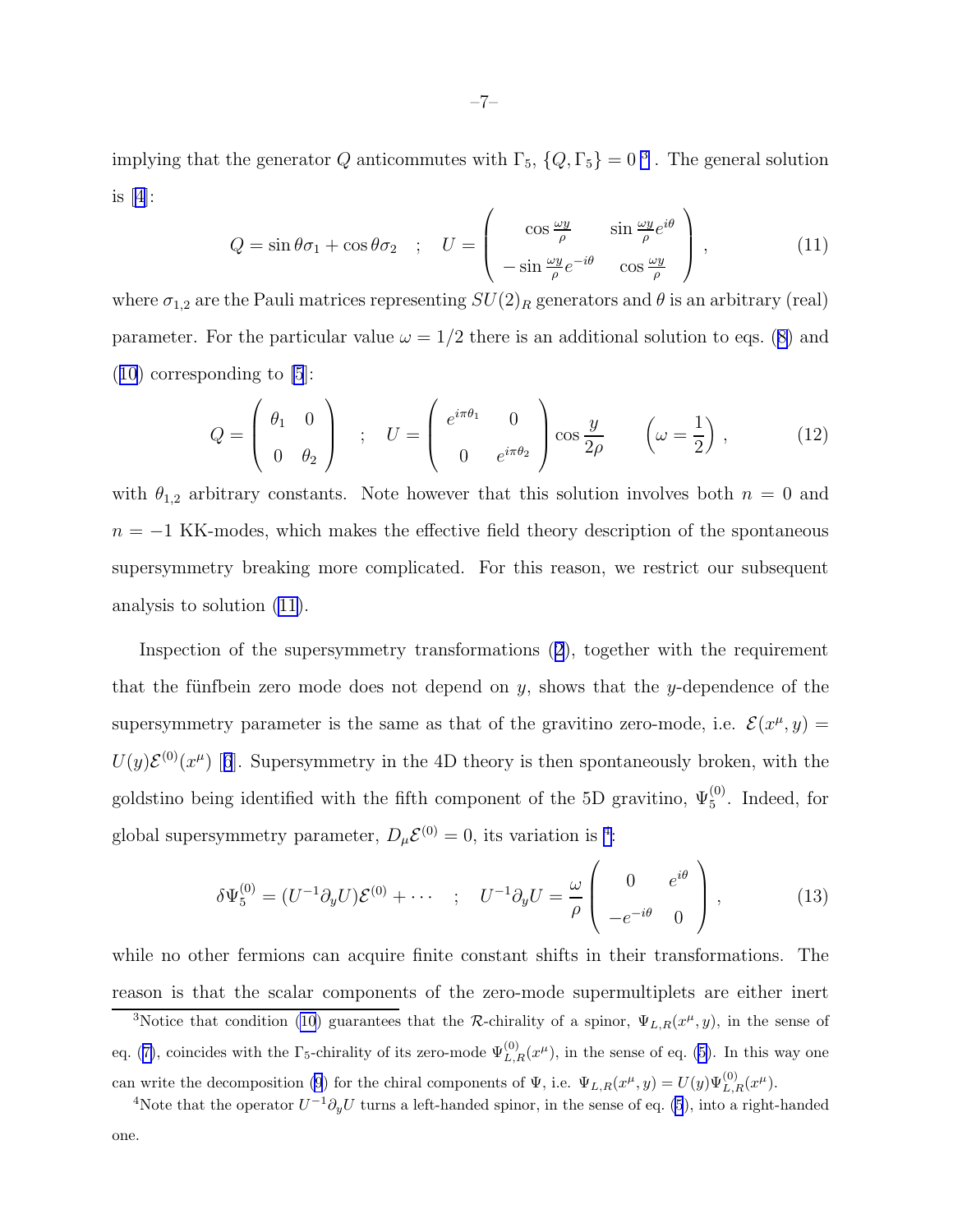<span id="page-7-0"></span>under the R-symmetry, and therefore y-independent, or otherwise become massive, and y-dependent as  $\phi(x^{\mu}, y) = v + U(y)\phi^{(0)}(x^{\mu}) + \cdots$ , with v being a constant and the quantum fluctuation  $\phi^{(0)}$  having zero vacuum expectation value (VEV). It is then clear from eq. [\(2](#page-3-0)) that the variation of their fermionic superpartners vanishes in the vacuum,  $\delta \mathcal{X}^{(0)} = 0$ .

The kinetic term of the 5D gravitino,

$$
-i/2\overline{\Psi}_M\Gamma^{MNP}D_N\Psi_P,
$$

where  $\Gamma^{M_1...M_n} \equiv \Gamma^{[M_1} \Gamma^{M_2} \dots \Gamma^{M_n]}$  is the totally antisymmetric product, gives rise to the following 4-dimensional Lagrangian for the gravitino zero modes:

$$
e^{-1}\mathcal{L}^{(0)} = -\frac{i}{2}\overline{\Psi}_M^{(0)}\Gamma^{MNP}D_N\Psi_P^{(0)} - \frac{1}{2}\overline{\Psi}_\mu^{(0)}\left(U^{-1}\partial_y U\right)\Gamma^{\mu\nu}\gamma_5\Psi_\nu^{(0)},\tag{14}
$$

where the matrix  $U^{-1}\partial_y U$  is given in eq. [\(13](#page-6-0)). The first term in the r.h.s. of eq. (14) is the kinetic term of the gravitino zero modes, while the second is a mass term for the  $\Psi_{\mu}^{(0)}$ component. Notice that the goldstino component  $\Psi_5^{(0)}$  remains massless, as it should.

The above arguments are also valid in the  $N = 1$  theory, obtained by applying the  $\mathbb{Z}_2$ projection defined through the  $\mathcal{R}\text{-reflection}$  [\(6\)](#page-4-0). The y-dependence of the remaining zero modesis always given by eq. ([9\)](#page-5-0). The goldstino is now the right-handed component  $\psi_{5R}^{(0)}$ , which, from eq.  $(13)$ , transforms as:

$$
\delta\psi_{5R}^{(0)} = \frac{\omega}{\rho} e^{i\theta} \varepsilon_R^{(0)*} + \cdots \tag{15}
$$

The surviving gravitino is  $\Psi_{\mu}^{(0)}$  in the notation of eq. [\(4](#page-4-0)). Its kinetic term can be read off from the first term in the r.h.s. of eq. (14):

$$
e^{-1}\mathcal{L}^{(0)}_{\text{kin}} = -\frac{i}{2}\overline{\Psi}^{(0)}_{\mu L}\Gamma^{\mu\nu\rho}D_{\nu}\Psi^{(0)}_{\rho L} = -\frac{i}{2}\overline{\psi}^{(0)}_{\mu L}\Gamma^{\mu\nu\rho}D_{\nu}\psi^{(0)}_{\rho L} + h.c.
$$
 (16)

while the second term yields a mass for the gravitino zero mode equal to  $\omega/\rho$ :

$$
e^{-1}\mathcal{L}_m^{(0)} = -\frac{1}{2} \frac{\omega}{\rho} \overline{\Psi}_{\mu L}^{(0)} \begin{pmatrix} 0 & e^{i\theta} \\ -e^{-i\theta} & 0 \end{pmatrix} \Gamma^{\mu\nu} \gamma_5 \Psi_{\nu L}^{(0)} = \frac{1}{2} \frac{\omega}{\rho} \left[ e^{i\theta} \overline{\psi}_{\mu L}^{(0)} \Gamma^{\mu\nu} \psi_{\nu R}^{(0)*} + h.c. \right].
$$
 (17)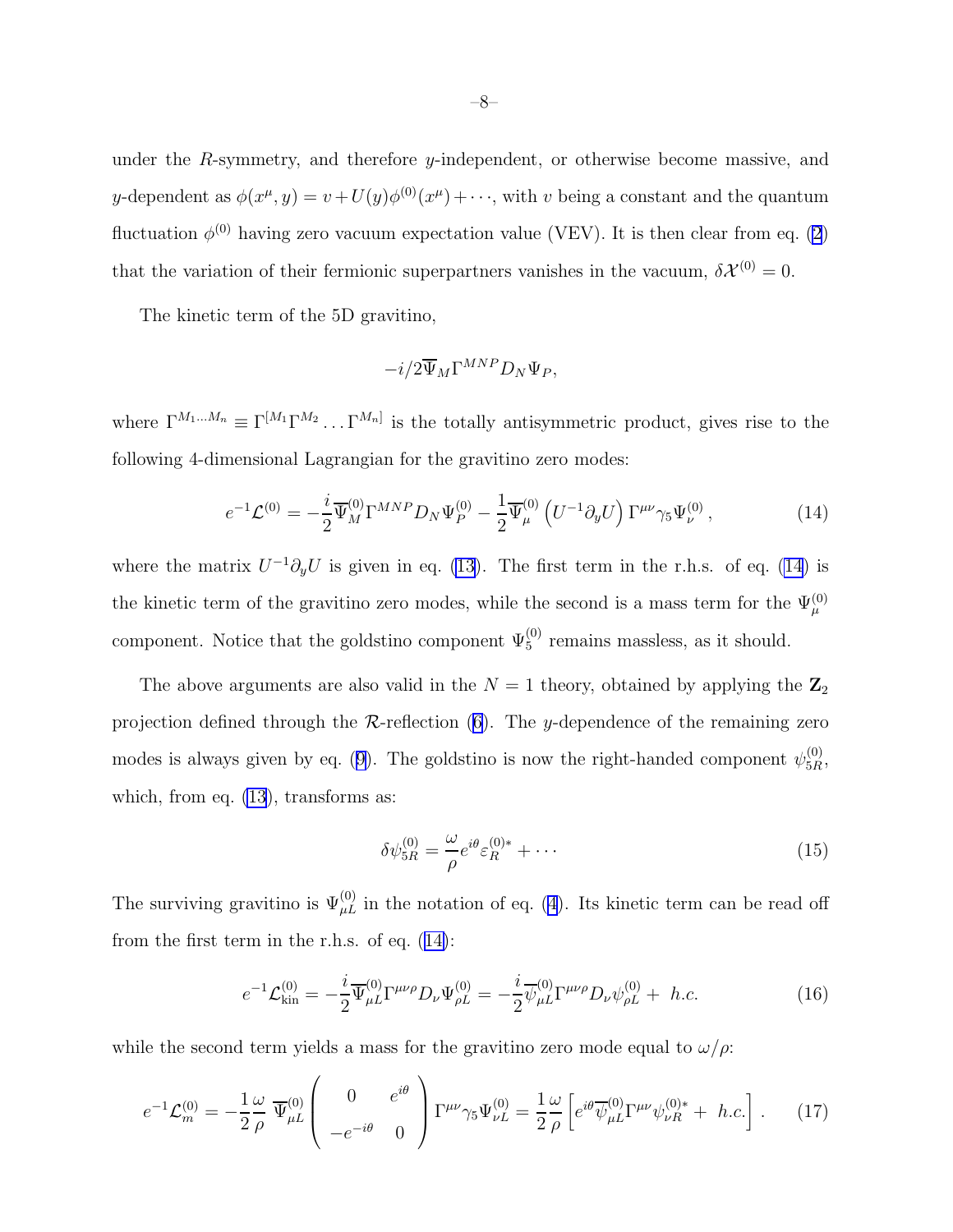Note, however, that the above analysis in the  $N = 1$  case is valid, strictly speaking, for values of y inside the semicircle, obtained from the interval  $[-\pi \rho, \pi \rho]$  through the identification  $y \leftrightarrow -y$ . This leads to a discontinuity in the transformation parameter  $\mathcal{E}$ around the end-point  $y = \pm \pi \rho$ , since  $U(-\pi \rho) = U^{-1}(\pi \rho)$ :

$$
\mathcal{E}(-\pi \rho) \neq \mathcal{E}(\pi \rho). \tag{18}
$$

This discontinuity survives even in the large-radius limit  $\rho \to \infty$  where the gravitino mass vanishes and supersymmetry is restored locally. This phenomenon is reminiscent of the one foundin ref. [[8\]](#page-12-0), where the discontinuity at the weakly coupled end  $y = \pi \rho$  is due to the gaugino condensate of the hidden  $E_8$  formed at the strongly coupled end  $y = 0$ . In fact the two results become identical for the transformation parameter  $\mathcal E$  in the neighbourhood  $y \sim \pi \rho$ , in the limit  $\rho \to \infty$ :

$$
\lim_{\rho \to \infty} \varepsilon_L(y) \, |_{y \sim \pi \rho} = \cos \pi \omega \, \varepsilon_L^{(0)} + \epsilon(y) \sin \pi \omega \, e^{i\theta} \varepsilon_R^{(0)*} \,. \tag{19}
$$

On the other hand, it is easy to see that the goldstino variation vanishes in this limit, since the discontinuity in  $\partial_y \varepsilon(y)_L$  is proportional to  $\delta(y) \sin(y\omega/\rho)$ . The transformation parameter $\varepsilon_L(y)$  is thus identified with the spinor  $\eta'$  of ref. [[8](#page-12-0)], which solves the unbroken supersymmetry condition  $\delta \psi_{5R} = 0$ .

Note that despite the change of 4D chirality, both terms in the r.h.s. of eq. (19) are invariantunder the  $R$  reflection ([6\)](#page-4-0), which defines the  $N = 1$  projection. Indeed, the second term containing the R-odd right-handed spinor  $\varepsilon_R^{(0)*}$  is multiplied by  $\epsilon(y)$ , which is also odd under R. The proportionality constant  $\sin \pi \omega$  plays the role of the gaugino condensate in the dual description and vanishes only for integer values of  $\omega$  for which the Scherk-Schwarz mechanism becomes trivial. In general  $\omega$  is quantized, as we discussed earlier, which is consistent with the quantization of the gaugino condensate through its equation of motion that relates it with the VEV of the antisymmetric tensor field strength[[14\]](#page-13-0).

In the presence of gaugino condensation, the discontinuity (18) was interpreted as a topological obstruction that signals supersymmetry breaking when effects of finite radius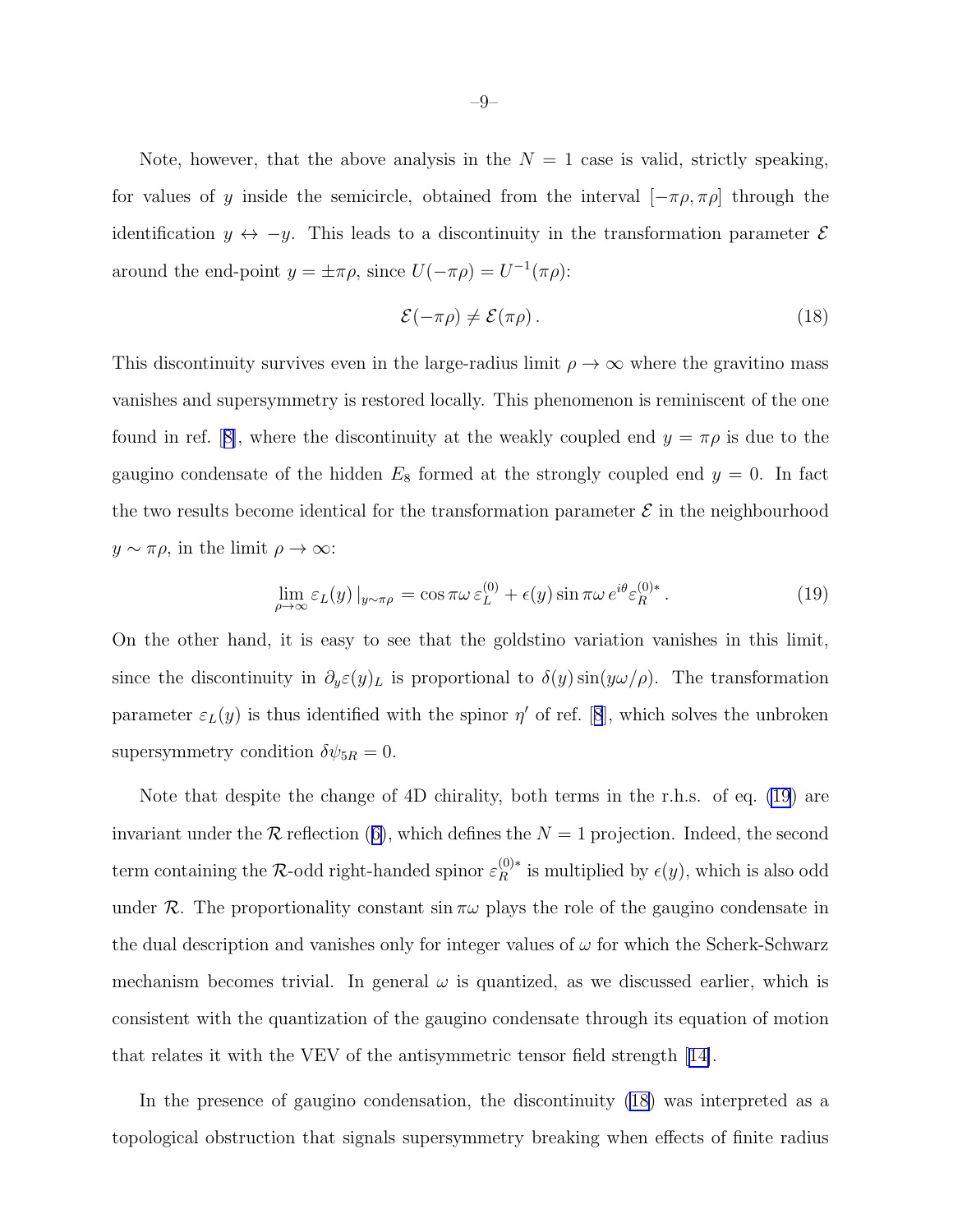<span id="page-9-0"></span>would be taken into account [\[8](#page-12-0)]. Here we have shown that the same discontinuity, in the infinite-radius limit, is reproduced by the Scherk-Schwarz mechanism. Moreover, in ref.[[5\]](#page-12-0) we have provided independent evidence that the finite-radius effects are also described by the Scherk-Schwarz mechanism on the eleventh dimension, in the region of validity of M-theory,  $\rho M_{11} \gg 1$ , where the 10D heterotic string remains strongly coupled.

In the description of gaugino condensation by the Scherk-Schwarz mechanism, the condensation scale is identified with the M-theory scale  $M_{11}$ . This implies that the hidden  $E_8$  is strongly coupled and should not contain any massless matter in the perturbative spectrum. Consistency then requires that the corresponding gauge coupling be large,  $\alpha_8(M_{11}) \gtrsim 1$ . On the heterotic side, this condition follows from the minimization of the gaugino condensation potential, which relates the value of the condensate to the quantized VEV of the antisymmetric tensor field strength. On the M-theory side, this provides a constraint that naively fixes the 4D unification coupling  $\alpha_G$  to be in a non-perturbative regime. Fortunately, there are important M-theory threshold effects that invalidate this conclusion. These effects can be understood from the lack of factorization of the 7-dimensional internal space as a direct product of the semicircle with a Calabi-Yau manifold,  $CY \times S^1/\mathbb{Z}_2$  [[2\]](#page-12-0). As a result, the Calabi-Yau volume  $\hat{V}$  becomes a function of  $\rho$  and takes different values at the two end-points of the semicircle. In the large-radius limit, one finds:

$$
\widehat{V}(0) = \widehat{V}(\pi \rho) - 2\pi^4 \rho M_{11}^{-3} \left| \int_{CY} \frac{\omega}{4\pi^2} \wedge (\text{tr} F' \wedge F' - \text{tr} F \wedge F) \right| , \qquad (20)
$$

where  $\omega$  is the Kähler form of CY and  $F'(F)$  is the field strength of the strongly (weakly) coupled  $E_8$  sitting at the end-point  $y = 0$   $(y = \pi \rho)$ . The integral in the r.h.s. is a linear function of the  $h_{(1,1)}$  – 1 Kähler class moduli for unit volume, which belong to 5D vector multiplets.Its natural value is  $M_{11}^{-2}$  up to a proportionality factor of order 1 [[2\]](#page-12-0).

Following eq.([1](#page-1-0)), the gauge coupling constants at the two end-points are related to the corresponding volumes as[[1\]](#page-12-0):

$$
\frac{1}{\alpha_G} = 2M_{11}^6 V(\pi \rho) \qquad ; \qquad \frac{1}{\alpha_8(M_{11})} = 2M_{11}^6 V(0) \,, \tag{21}
$$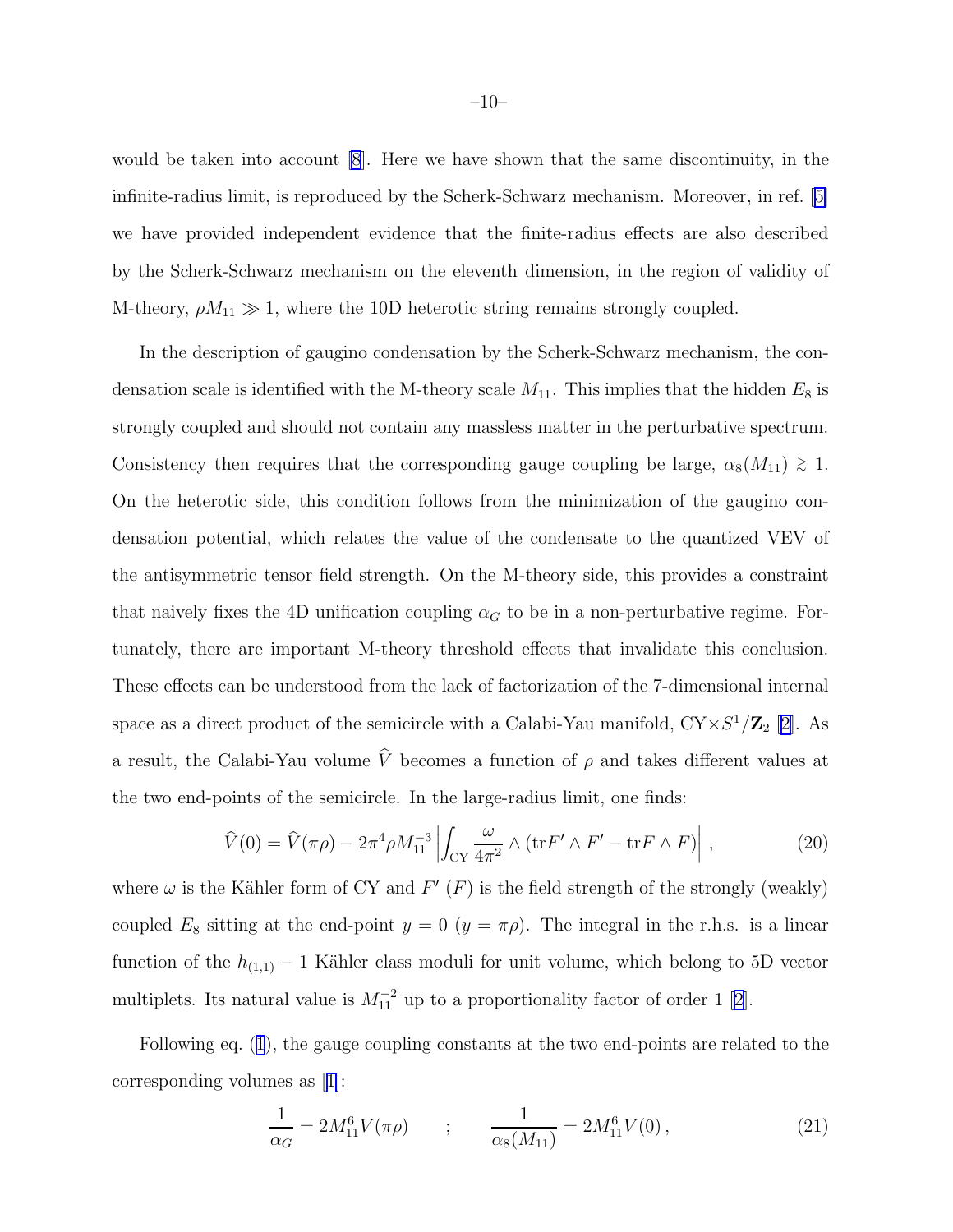<span id="page-10-0"></span>where  $\alpha_G$  is the unification coupling of the weakly coupled gauge group and the reduced volumes are defined by  $\hat{V} \equiv (2\pi)^6 V$ . Imposing now the constraint  $\alpha_8(M_{11}) \gtrsim 1$  and using eqs.([21](#page-9-0)) and ([20\)](#page-9-0), one finds  $\rho \sim \rho_{\rm crit}$  where  $\rho_{\rm crit}$  corresponds to the critical value at which the volume at the strongly coupled end vanishes and the hidden  $E_8$  decouples from the low-energy spectrum:

$$
\rho_{\text{crit}}^{-1} = \frac{\alpha_G}{16\pi^2} M_{11}^3 \left| \int_{CY} \frac{\omega}{4\pi^2} \wedge (\text{tr} F' \wedge F' - \text{tr} F \wedge F) \right|
$$
  
 
$$
\sim \frac{\alpha_G}{16\pi^2} M_{11} \simeq 2 \times 10^{-4} M_{11}
$$
 (22)

Note that this condition can also be thought of as resulting from a minimization of the (positive semi-definite) 4D gaugino condensation potential, which is proportional to  $V(0)$ and, thus, vanishes at zero volume.

It is remarkable that the above relation provides the hierarchy necessary to fix  $\rho^{-1}$  at the intermediate scale  $\sim 10^{12}$  GeV, when one identifies the M-theory scale  $M_{11}$  with the unificationmass  $\sim 10^{16}$  GeV inferred by the low-energy data [[2, 3\]](#page-12-0). In fact, from eq. [\(17\)](#page-7-0),  $\rho^{-1}$  determines the value of the gravitino mass and the scale of supersymmetry breaking for the gravitational and moduli sector in the 5-dimensional bulk. Supersymmetry breaking is then communicated to the observable sector, living at the boundary  $y = \pi \rho$ , by gravitational interactions yielding a low-energy supersymmetry breaking  $m_{\text{susy}} \sim \rho^{-2}/M_p$ , which is at the TeV range [\[3](#page-12-0), [5](#page-12-0)]. Thus, this mechanism provides an alternative "perturbative" explanation of the gauge hierarchy, where the smallness of the ratio  $m_{\text{susy}}/M_p \sim 10^{-16}$  is provided by powers of the unification coupling  $\sim (\alpha_G/16\pi^2)^4$  instead of the conventional non-perturbative suppression  $\sim e^{-1/\alpha_G}$ . Of course in both cases, the remaining open problem is to determine the actual value of the gauge coupling  $\alpha_G$ . In the present context of M-theory, this amounts to fixing the volume of the Calabi-Yau manifold  $V(\pi \rho)$ .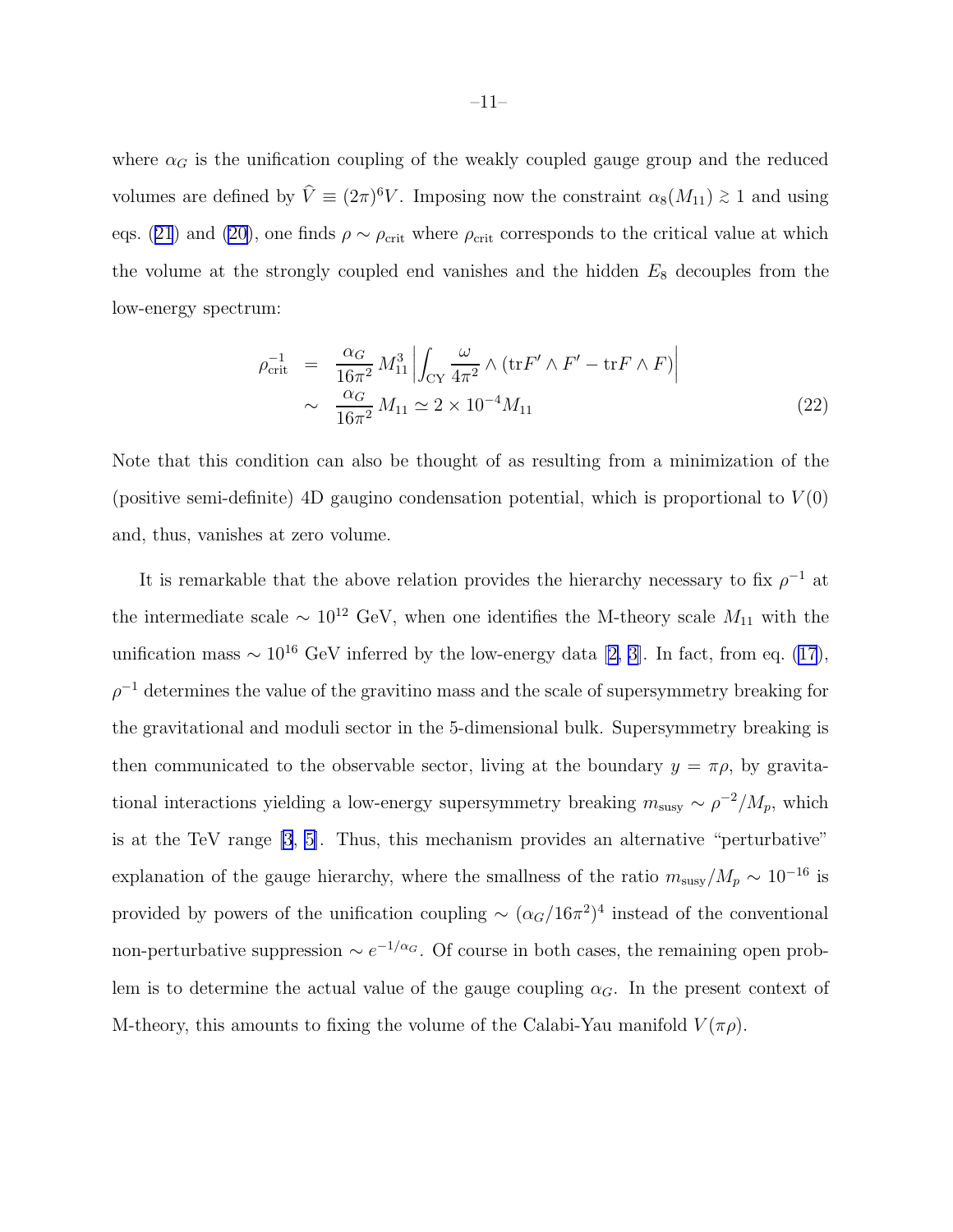### Note added

After completion of this work we have received the paper of ref. [\[15\]](#page-13-0), where an independent analysis of supersymmetry breaking in M-theory is performed. There is however an important numerical difference in the estimate of the radius  $\rho$  of the semicircle due to the differentdefinition of the unification scale. In fact, in ref. [[15](#page-13-0)]  $M_G$  is identified with  $\hat{V}^{-1/6}$ , instead of  $M_{11}$  which is also of the order of the mass of the first KK-excitation  $V^{-1/6}$  (up to a factor of  $(2\alpha_G)^{-1/6} \sim 1.5$ ). As a result, our determination of  $\rho^{-1}$  from the second relation of eq.([1\)](#page-1-0) yields a value which is around three orders of magnitude below the one ofref. [[15](#page-13-0)]. A similar difference holds for the determination of  $\rho_{\text{crit}}^{-1}$  in eq. ([22\)](#page-10-0) for the same reason. Another difference concerns the gaugino masses. We would like to stress that the vanishing of supersymmetry breaking in the observable sector is true only if this sector lives on a strict 4D boundary of the 5D world. This implies that there are no KK excitations along the eleventh (5th) dimension with quantum numbers of the Standard Model, and thus, there are no threshold corrections to the (observable) gauge couplings. This reduces to a condition on the compactification manifold implying, in particular, that the volume  $V(\pi \rho)$  is independent of  $\rho$ . If this requirement is not satisfied, gaugino masses, as well as in general scalar masses, will be proportional to the gravitino mass [\[12](#page-12-0), [13](#page-13-0)]. Such a scenario is however phenomenologically inconsistent since soft masses are pushed at the intermediate scale  $\sim 1/\rho$  unless if the quantization condition of the Scherk-Schwarz parameter  $\omega$  in eqs.([9,](#page-5-0)[11\)](#page-6-0), that corresponds to the gaugino condensate superpotential, can be avoided.

#### Acknowledgements

We thank A. Casas, E. Dudas, C. Grojean, C. Kounnas and H.P. Nilles for useful discussions and comments.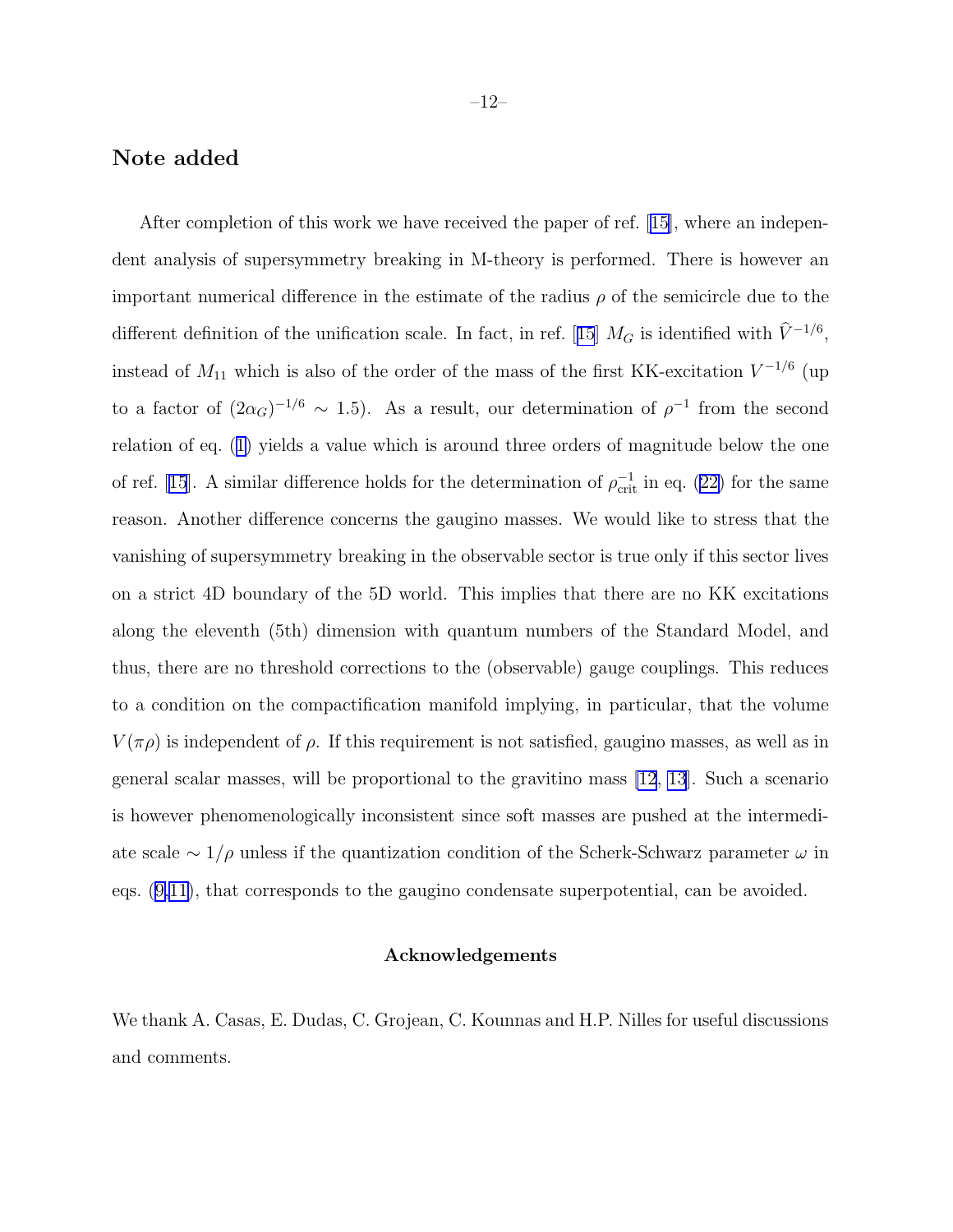# <span id="page-12-0"></span>References

- [1] P. Hořava and E. Witten, *Nucl. Phys.* **B460** (1996) 506 and **B475** (1996) 94.
- [2] E. Witten, Nucl. Phys. B471 (1996) 135.
- [3] I. Antoniadis and M. Quirós, *Phys. Lett.* **B392** (1997) 61.
- [4]E. Dudas and C. Grojean, e-print [[hep-th/9704177\]](http://arxiv.org/abs/hep-th/9704177).
- [5] I. Antoniadis and M. Quirós, *Nucl. Phys.* **B** to appear, e-print [\[hep-th/9705037](http://arxiv.org/abs/hep-th/9705037)].
- [6] J. Scherk and J.H. Schwarz, Nucl. Phys. B153 (1979) 61 and Phys. Lett. B82 (1979) 60; E. Cremmer, J. Scherk and J.H. Schwarz, Phys. Lett. B84 (1979) 83; P. Fayet, Phys. Lett. B159 (1985) 121 and Nucl. Phys. B263 (1986) 649.
- [7] J.-P. Derendinger, L.E. Ibáñez and H.P. Nilles, *Phys. Lett.* **B155** (1985) 65; M. Dine, R. Rohm, N. Seiberg and E. Witten, Phys. Lett. B156 (1985) 55; C. Kounnas and M. Porrati, Phys. Lett. B191 (1987) 91.
- [8] P. Hořava, *Phys. Rev.* **D54** (1996) 7561.
- [9] A.C. Cadavid, A. Ceresole, R. D'Auria and S. Ferrara, Phys. Lett. B357 (1995) 76; I. Antoniadis, S. Ferrara and T.R. Taylor, *Nucl. Phys.* **B460** (1996) 489.
- [10] M. Günaydin, G. Sierra and P.K. Townsend, *Nucl. Phys.* **B242** (1984) 244.
- [11] E. Cremmer, in *Superspace and Supergravity*, eds. S. Hawking and M. Roc̆ek (1980) p. 267.
- [12] C. Kounnas and M. Porrati, Nucl. Phys. B310 (1988) 355; S. Ferrara, C. Kounnas, M. Porrati and F. Zwirner, *Nucl. Phys.* **B318** (1989) 75; C. Kounnas and B. Rostand, Nucl. Phys. B341 (1990) 641.